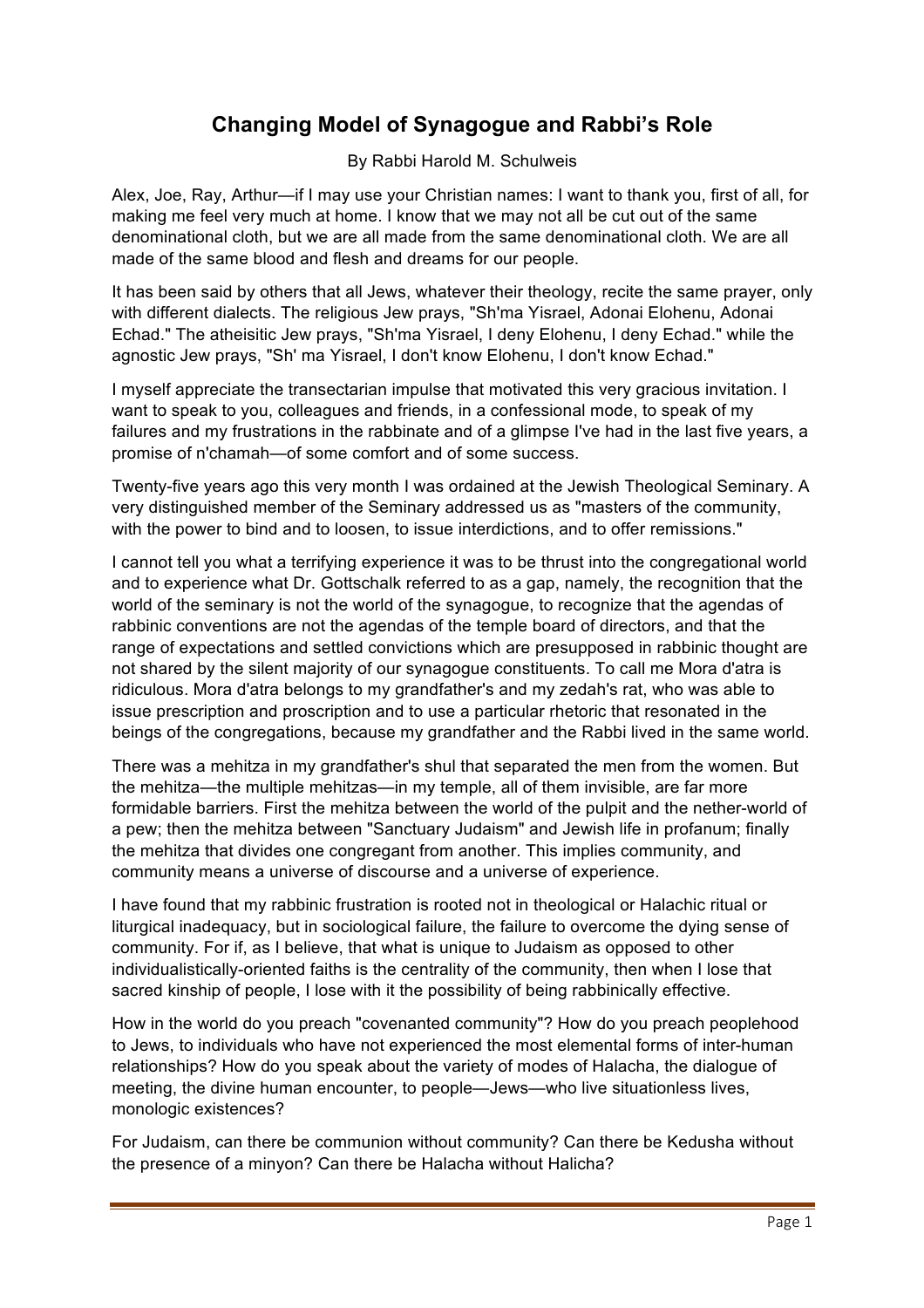That is why rabbinic Response, rabbinic resolutions—be they Conservative, Reform, Orthodox or Reconstructionist—however wise and noble they may be, are not only inadequate, they are premature. For real teshuvas grow out of the soil of a real community that raises real shilas.

I come from the Seminary. I come from ecumenical conventions and I am filled with answers to questions that are unasked. Without a rabbinic transaction within a community, the most sophisticated rabbinic ideology that you and I can hammer out simply are games Rabbis play.

First things first. Whom in the world do I think that I am talking to? Who is out there hiding behind the mehitza, not listening? Again I am misled by wishful thinking. My own inclination is philosophical and theological, and I would like to feel that out there are the true adversaries: the secularists, the universalists, the anti-Zionists, the assimilationists. If it were only so, then the proper response would be ideological. Then I could speak about the relationship of particularism and universalism, give them demonstrations of the existence of God, and provide a more adequate theodicy.

But that is not the audience I address. I am dealing with a new post-ideological character ideal whom Philip Rieff, the distinguished social theorist of the University of Pennsylvania, has described in three of his books, the most recent of which is Fellow Teachers. He speaks of the new character ideal who has succeeded the religious, political, and economic man of western civilization as psychological man, and the psychological Jew is his particularistic counterpart. He is not a partisan of any ideology. He is apolitical and areligious. He has developed and cultivated a polytheism in which he is open to all gods because he refuses to be committed to any one. He lives beyond the passions of negation or affirmation and he would boggle the imagination of the researchers.

"Are you religious?" "No." "Are you an atheist?" "No." "Are you a Zionist?" "No." "Are you an Anti-Zionist?" "No." "You observe the Shabbat?" "No." "You oppose the observance of Shabbat?" "No." "Are you for more social action in the synagogue?" "No." "Are you against more social action in the synagogue?" "No."

You have to understand that this deliberate, "neither/nor" response is part of the therapeutic wisdom of the psychological Jew who understands that a community—any kind of community, whether it is religious or secular, whether it is political or whether it is of a sacred variety—threatens to suffocate his individualism, his freedom and his pleasures.

Therefore, he is counselled in this new psychological wisdom of his towards a posture of detachedness, of distance, of coolness, of deconversion of all altruistic passion. In the name of individualism, tiphrosh min ha-tzibur. In the name of privatism, hotzeh et atzmechah min ha-k'lal. This man to whom I am talking and who represents the huge hulk of my congregation, this cult of "Seventh Day Absentists," has as his philosophy a privatism in which he is opposed to all forms of community, because to be a member of community is to be disciplined by various prescriptions and proscriptions. Yet his therapy and his eschatology is centered around the self.

You want me to be a mora d'atra to this man who joins the synagogue not to extend his privatistic self to the larger order of community but to contract the community to meet his private needs.

We have a whole literature of ascerbic rabbinic humor—which ought to be collated—in which we have identified the privatistic character of the psychological Jew who has converted the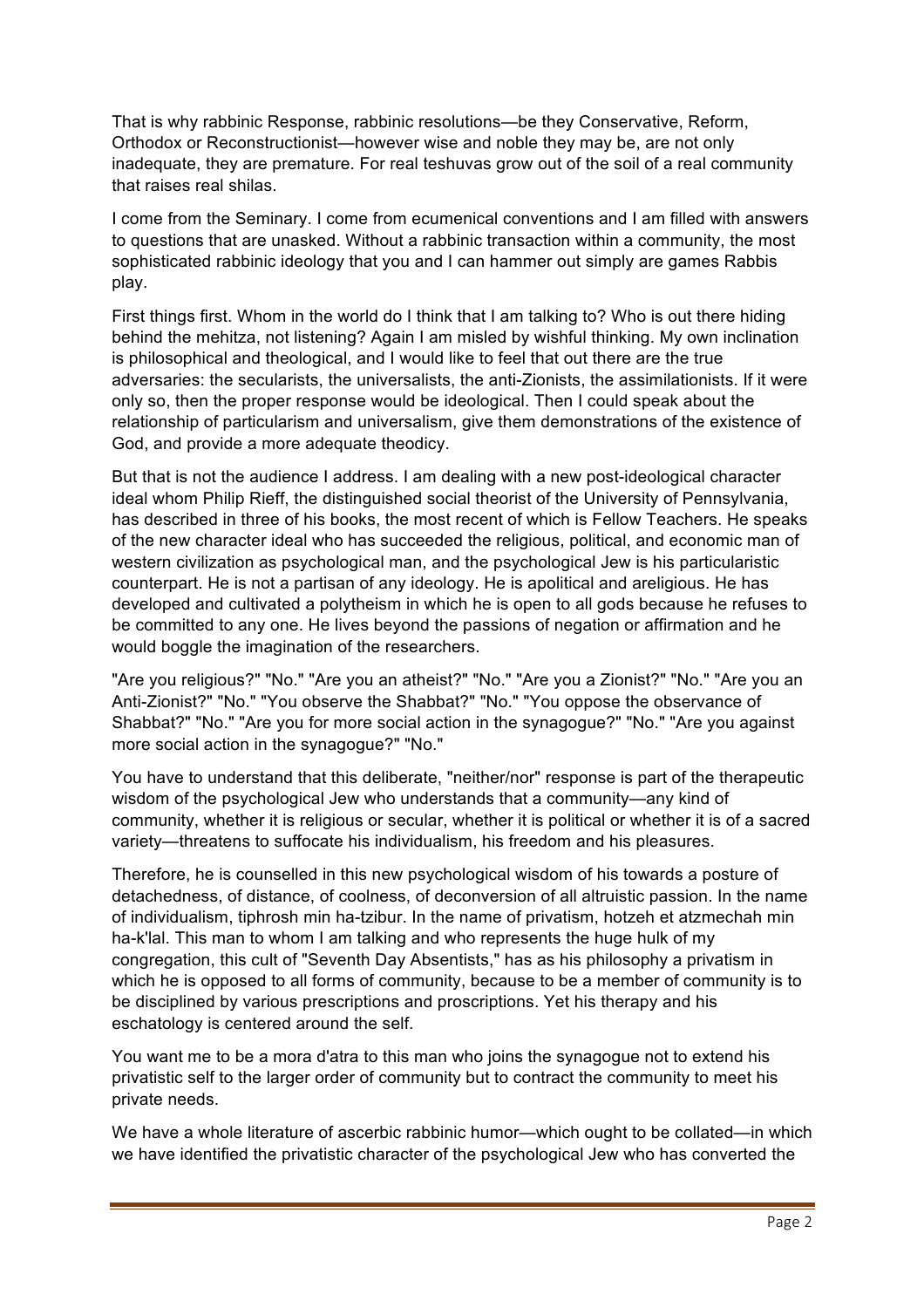synagogue into a catering hall, who has converted the Rabbi into a ritual functionary, and to whom the psychological Jew-will run to be hatched, matched, and dispatched.

How do you manage to keep your sanity in such a situation, in which you are serving sanctuary without community? The secret is something that no one ever taught me in Homiletics and nobody ever taught me in practical theology, the theology that transcends all denominations. It is the theology of Als ob—"as if." You preach and you talk as if you are speaking not to an audience of discrete individuals but to a community, to a kehillah, to a congregation that shares some experience and some universe of discourse. And you preach that way, too. You preach by developing the great gift of pulpit ventriloquism; that is, the capacity to throw one's voice in such a fashion that you create questions and answers and stimulate a dialogue.

But it is a pseudo-dialogue and we know that where there is no community the synagogue is fated to become theater; the bima becomes a stage, the chazan a vocalist, and the Rabbi the pulpit virtuoso: producer, director, performer, writer of creative, experimental, traditional, authentic, warm, moving services.

And I say this because I have indulged in that kind of ecumenical plagiarism, having taken from the Reformer and Reconstructionist. But one thing I know as a Rabbi, an old trooper, whatever audience may show up on Friday night, the shul must go on.

Where there is not community the Rabbi feels himself compelled to function in loco parentis which may be translated loosely as "crazy like parents." The synagogue becomes compelled to function in loco communis. We know the truth. This is nothing that is revealing to any of you and I don't say it because of novelty. Who builds the succoth and where is the succoth placed, and who brings a Mau for an esrog, and who owns it, and who possesses a Mahzor, a Siddur? In my congregation they wear yarmalkas.

Where is the community seder held? And by virtue of what is it properly called a "community seder"? Who conducts it? Who has paginated it? Who has translated it? Who has transliterated it? Who has assigned parts? Who has added? Who has deleted? Who sings?

And so, inevitably, I have become—and twenty of my twenty-five years will testify to this and no one can contradict my failures, no one, least of all the board of directors of my congregation—indispensable. One rabbi makes a minyon.

Now, there is a very painful paradox and it is a paradox. Ray, I think you referred to it in the Lenn Report. The fatal paradox is: the more indispensable I grow, the more irrelevant I become; the more active I become, the more passive the congregation; the more ubiquitous I am, the greater the Jewish distance between myself and the congregation. Now we have to wonder: Who is more indispensable than the plumber, and who is less relevant to our lives? Where the community does not function, the Rabbi becomes functionary; where the community is absent, the Rabbi becomes omnipresent.

But there is a deeper, more painful failure that gnaws at me, and I say this to you as my friends and colleagues. How is it that after all these years, having poured so much intellectual and psychic energy into sermons and seminars, lectures and services, after so much effort there is so little effect in terms of the behavior of Jews? And by behavior I mean their ritual behavior, their moral behavior, their liturgical behavior, and their cognitive behavior. If, after all, Judaism is what I think most of us sense it is, a matter of doing, a matter of talking, a matter of practicing, a matter of conduct, a matter of behavior, how is it that I have not been able to do a thing in terms of altering behavior? And it is odd because even where I succeed, I fail. Now, let me examine that for a moment.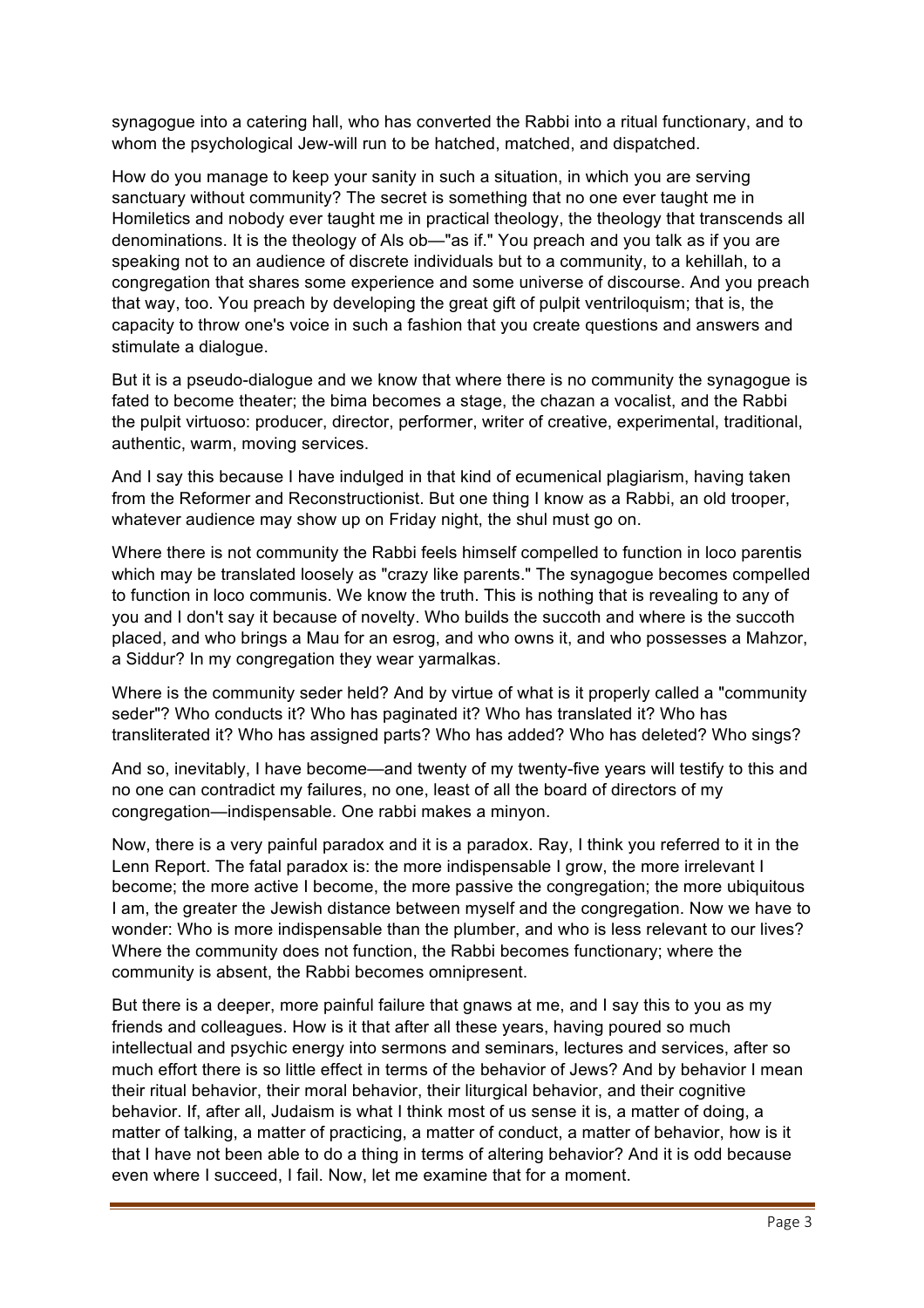Even when the services are moving, the congregants remain impassive. Even when I have convinced them of the importance of Shabbat, of prayer, there are no observable observances which are consequent to that kind of conviction. Even after I have persuaded them of the beauty of the Havdalah and of the importance of Succoth, no besamim is inhaled, no board is nailed. And this is a question, and it is the critical question for all of us: How can I operationalize my theology of covenant, my theology of dialogue? How can I bridge this gap between theoria and practice?

It seems to me that I have been operating on a false principle and I think it goes to the very character of my failure. I have been operating on the pedagogic principle that if you alter the attitude of people, you alter their behavior. So all along in services, in preaching and in teaching, I have created an atmosphere in which I deal with their feelings, their believing, their knowing, on the assumption that if you change the attention of the Jew you will change his conduct.

But after two decades of introspection and observation, I am convinced that the noblest resolution of Rosh Hashonah and the most sincere of intentions on Yom Kippur die at the threshhold of the sanctuary one minute after the gates of Neilah are closed. The road to nowhere and nothing is paved with good intentions.

Now, I should have learned that from my readings of Leo Baeck, from my readings of Buber and of Heschel and of Kaplan. Feeling is not doing; believing is not doing; knowing is not doing. I don't need to have a theory of James Langer to know on the basis of empirical observation that people tend to believe what they do rather than do what they believe; that people tend to feel what they do rather than do what they feel; that people tend to know what they do rather than to do what they know.

And so this suggests to me, rather late in my rabbinic career, that there must be an inversion of my rabbinic-pedagogic philosophy and practice, that I have got to concentrate less on intention and the altering of intention and more on the behavior. But how? How do you change behavior without preaching or teaching?

I suggest to you on the basis of failure and partial success, that what is important is not intention but situation: If you change the situation of the Jew you may change his fortune.

You have to place the situation-less Jew into a more natural environment of peers where, through interaction with others, they can begin to experience personally community and the community of experience. You have to place them into a situation where they are forced, compelled, encouraged to respond behaviorally so that they themselves teach, they themselves learn, they themselves will celebrate and themselves will learn to sing and to dance. They themselves will develop Jewish competencies.

We have to situate the Jew in an environment of peers where he feels free to disclose his doubts, his self-doubts as a Jew, his fears and his ignorance.

Remember the story that was told about a Jew who is dragged from the congregation up to the bima, to recite a brocha and he turns to the shamos and he says I don't know how to make a brocha and the shamos says it for him. That man has been embarrassed. He has been embarrassed in front of his family and in front of his children. That kind of shame leads not to self-accusation but to a condemnation of the whole natural synagogue. He will not blame himself. We have to create an environment in which Jews are able to recognize that for them it is not true, but that on the contrary we don't know, we don't understand, but we have got to learn and we've got to learn in an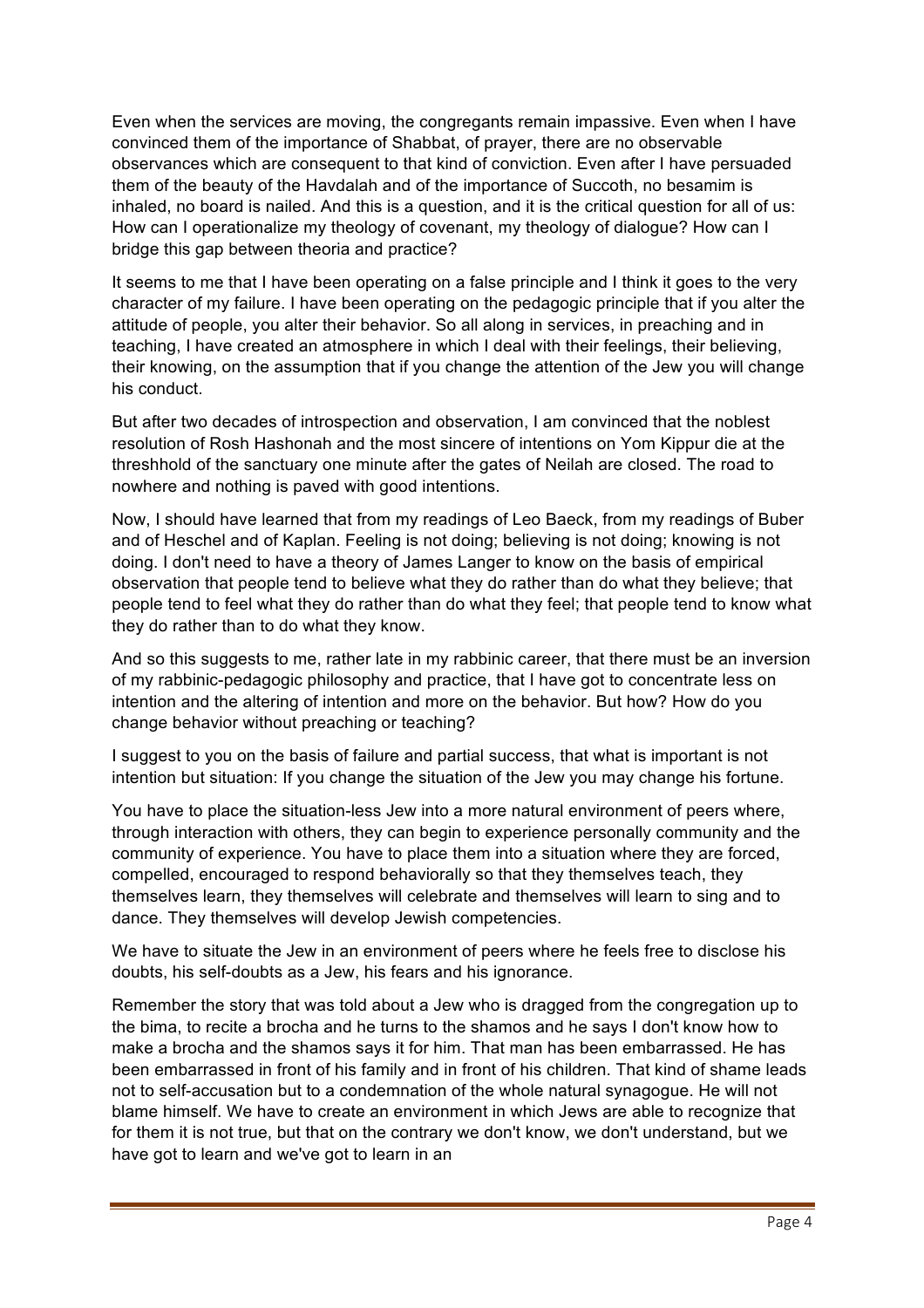atmosphere which is not judgmental.

The rationale of synagogue havurization is to create situational Judaism where Jewish intentions are lived out; where Jewish muteness will not shut up the congregant but will open him up so that he can speak, and so that he has the hunger and the interest to listen to what it is that we have to say to him. But he's got to be freed of that overdependency, of that terrible passivity, that over-dependence upon the ubiquitous Rabbi if we are to create a common agenda so that what goes on here at this rabbinic convention can be discussed in the havura of the congregation.

My own enthusiasm for this concept of the havura is not theoretical. It grows out of, as I mentioned before, twenty years of failure and five years of hope in which I have created over fifty havurot. I can tell you that the havura is the most important single instrument that I have been able to find, in spite of its failings and all of its stammerings and stumblings, in order for me to create my own dignity as a Rabbi and my own relevance.

The idea of the havura is an idea whose time has come. The psychological Jew and all of his therapeutic wisdom has backfired against him. He has been outsmarted, and the literature abounds in it, and your observation will testify to it. His vaunted individualism has borne fruits of loneliness. His non-involvement in the community and its commitment and claims have resulted in nausea and boredom. Behind the mask of autonomy and of self-sufficiency, and his detachedness into a terrifying anonymity, lies the longing for belonging, the craving for community and purpose.

What else does it mean when there is only one question that everyone of us has been asked, one universal shilah, always one question: "Say, Rabbi, I bet you don't remember my name"?

What does that mean? Does that mean to indicate a sadistic manner in which he will aggravate and insult my attentive memory? I think it is a pathetic outcry of Jews who are placed into the anonymity and facelessness of a congregation dependent upon a "Good Shabbat" by the official greeter, and who hopes that by the Rabbi at least knowing his name he is someone and something.

I am not a layman, and this is not my convention, but I will tell you in our conventions I have experienced that sense of non-recognition, that loneliness, that anonymity and that craving for havurot. Out of my failures there is a promise of n'chamah. Out of the nitsatsot of burden buried under the potentialities of klipah there is a promise of kehillah.

Hamra, I will tell you, brings out the best in Jews.

I ask you very simply: Can I, or a committee, or the bureaucracy of the most efficiently run synagogue do what Havura Aleph did, namely, to see to it that a member, cancer afflicted, should be lifted out of her wheelchair twice a week, carried into a car, and taken to the hospital for cobalt treatments? Can I do what Havura Bet do on their own, a simple matter: prepare a Shabbat dinner for a woman who has returned from the hospital and is unable to cook for herself and her family? Can I do more than attend shiva once or twice? But I have seen havura after havura sustain those who are bereaved not only at the funeral and during the shiva, but also after that, to absorb the widow into their havura so there can be life.

Is that not the success of teaching, bikur holim in a living situation fashion? I can talk about levayat ha-met and nibum avelot, and I can convince every one about them, but it was a havura which came to me when they learned that one of the children of a member who was deeply emotionally disordered required the attention of private hospitalization. They came to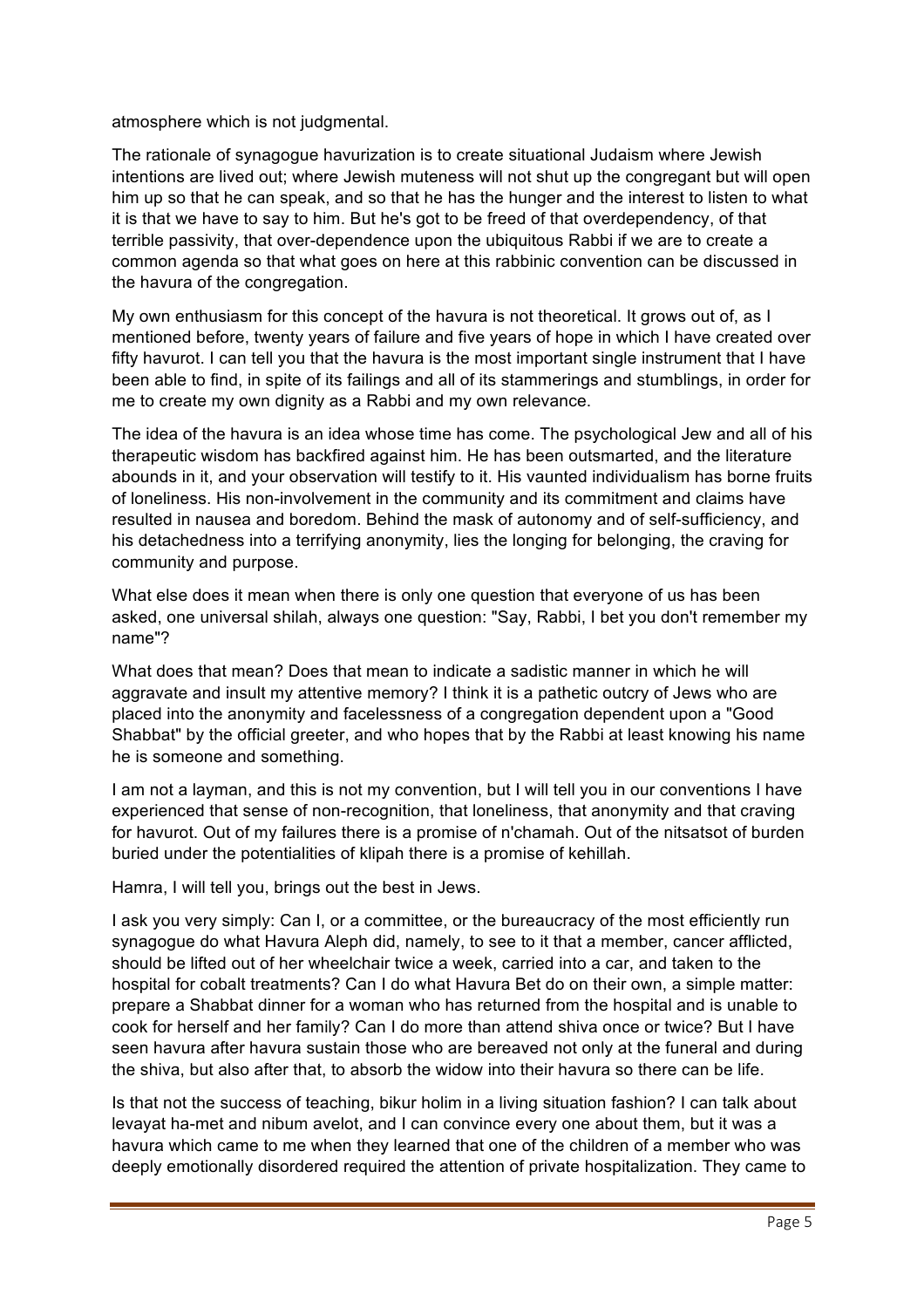me and said, "What do we do?" I say, "I want you to talk about this among yourselves." They did. They decided they would raise some money, but because they refused to demean that individual who was part of their havura, they gave it to me, to put into my discretionary fund. They asked that I anonymously, in their name, without mentioning the source, contribute the money.

Unemployment hit California hard. My good friend and colleague, Rabbi Steven Jacobs of Temple Judaea, who himself has fathered some successful and unusual havurot, will testify that we have been very hard hit by unemployment. In my congregation, havura after havura has on its own written letters, helped with resumes to secure jobs for their unemployed. I am not talking about a book club, I am not talking about celebration. I am talking about a total situation of cognition and affection and celebration.

I have eliminated the community Seder because it is a lie; it is not community. Instead I have said, and they have willingly accepted that if there is any member of the congregation that does not have a place to be, then a havura will have to absorb and will absorb that individual. But that is not the important point. The important thing is this: When they ask me, as they always ask in their terrible self-effacement, in their lack of Jewish self-esteem, "So, Rabbi, tell me, whatHaggadah should we use?" I say, "You can use all kinds, the Reconstructionist Haggadah, the Reform Haggadah, the Orthodox Haggadah, the Conservative Haggadah. I want you to discuss among yourselves how to go through the process of what to add and what to delete. You want to have Moses in the Haggadah, or do you think it is inappropriate? Do you think the shfoch ha-goyim belongs there or not? Do you think eser makot belongs there or not?"

I want them to experience the excitement of discovery and of decision, and I want them to share the same kind of joy in that learning process, in that theology. Then when they finish, they often say they are deadlocked. I say to them, "I will speak about it Friday night," and it is not for the purpose of getting a bigger body count. I will give them a sermon but the sermon is now a teshuvah to a shila—an answer to a question somebody asked. And they listen differently.

How is it that all these years I have not convinced them of the importance of a succah, but now there are fifty, sixty succoth in a community that did not have any? Why? Because of the interpersonal support; because, if you will, of the peer pressure in the finest sense of the term. And I cannot tell you what it means to have young people see clumsy Jewish males, with hammers and nails, putting up the boards, their mothers decorating the succah with flowers and fruits. And they are doing this outside of the synagogue and without the presence of the indispensable, ubiquitous and omnipresent Rabbi.' Rituals that have died in the lecture hail have become revived. One illustration:

Channkat ha-bay it was unheard of in my congregation, which was no different than yours. You can interchange pulpits with me, they would never know the difference. I know this, because I had a sabbatical at Bet Abraham for one year, and they didn't know I was gone.

But we have a relationship which I don't know whether you, Ray, have been able to achieve, or even you, Arthur. I don't attend board meetings, and they don't come to the shut.

Suddenly, in chanukat ha-bay it, the dedication of a home, we have a capacity of people who are able to do very important things. I remember the last chanukat ha-bayit; the family came with prayers, with salt, with chalah, with a mazuzah—which I told them about—and affixed it. But they also added something I never would have; namely, they came with shovels and planted a sapling tree in the garden. I said to the members of the havura, "I want you to say a few words" the reply was, "I can't do it, Rabbi, how can I possibly be as eloquent as you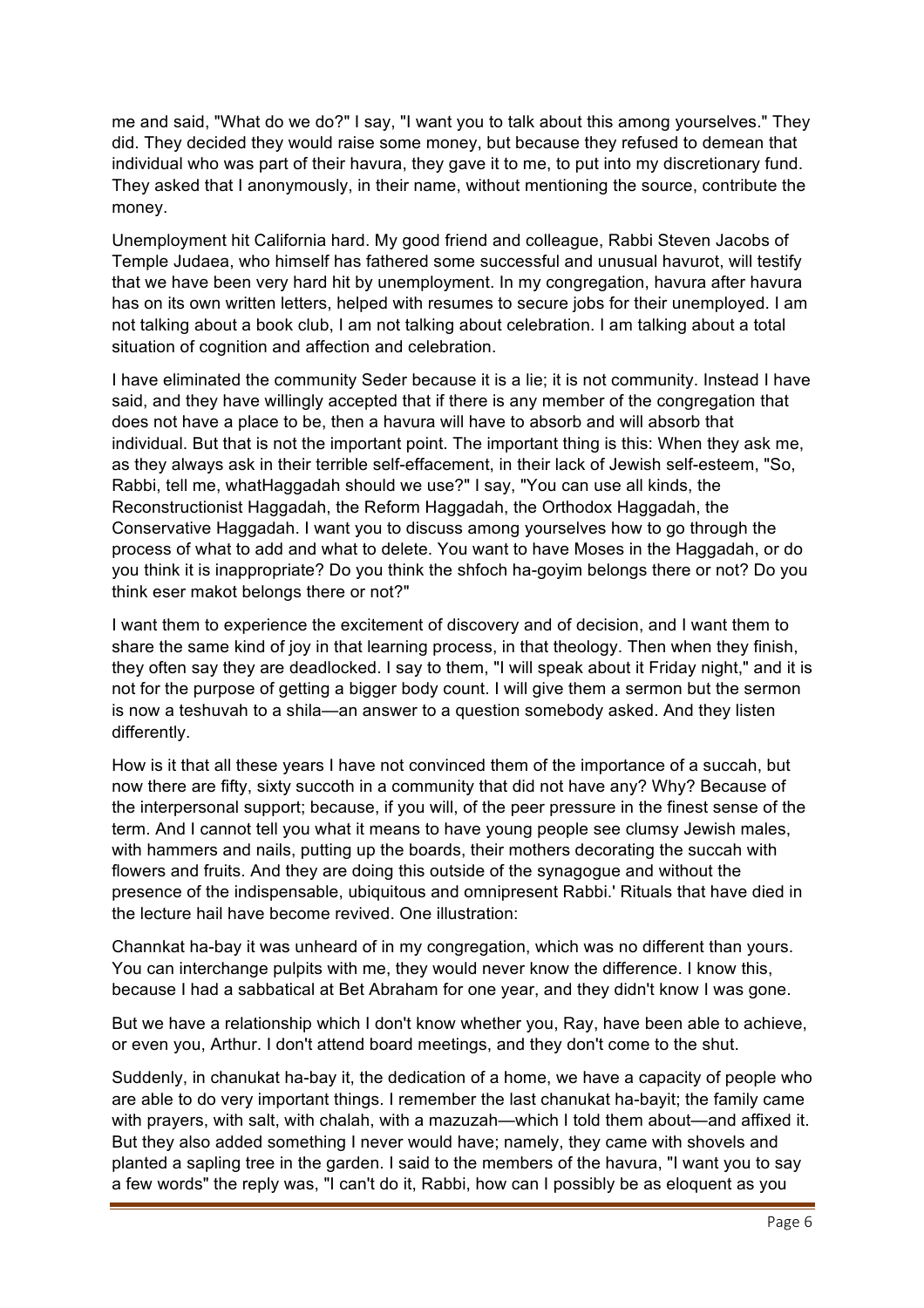are?" After all, how many lay people do you know that can seriously go around saying "bequeath," or "vouchsafe," or "countenance"? So it requires some degree of courage to stand aside. But I put it to you that there is a feeling of sanctity when an inarticulate man puts the mazuzah up on his home and says he is dedicating his home to some ideal and to his family.

Let me turn to the conclusion. I say to you, dear friends, that given a situation in which Jews are freed and allowed to respond to the circumstances and conditions of natural Jewish life, you will find, as I have, an explosion of Jewish creativity and of Jewish closeness.

One havura decided to invite grandparents together with their grandchildren to discuss how they and their parents have raised their children. One havura decided that there must be a place for the divorced who are not very easily integrated with other hauurot. Now we have such a havura of people, divorced people, men and women who with their children are at least able to celebrate a Hanukah, a Purim, a Seder together.

One havura is now experimenting with transcending age differences and marital status differences. We have a camping havura that goes to the desert and on Shavuoth went to Yosemite, each of the couples talking of a different Commandment. We have one wonderful havura that decided they would cater the Bar Mitzua of their members. I cannot tell you what it means to witness the joy of a havura bringing the bowls of fruit, vegetables, food, and cake into the home to celebrate and to write poetry for the Shabbat.

Of course, there are problems, failings, stumbling; but there is success even in failure, just as I have had failure even in my success. What is important is that I have given an opportunity, created a situation in which Jews existentially, not propositionally, can learn what it means to live in a community; to learn what unity, diversity, and pluralism really mean; how to create a consensus; how to relate and how to disrelate; how to tolerate dissensions. Is there anything in American life that affords that kind of autonomy? Does it form a clique? If you are not a member of a clique, then everybody else is a clique.

But I ask you, my friends, what has been my alternative? I have a congregation, a kehilla in which the psychological Jew has divided himself into hundreds upon hundreds of private, insular cliques. By analogy, if par-ticulism is not a contrdiction of universalism by the way in which one prepares for it, then by the same token the havura is not a contradiction of kehilla but a way of preparation.

So I conclude by saying to you, colleagues and friends, let us put an end to being judged by the number of people we can attract on Friday nights. Let us put an end to judging ourselves by a body count. Let us put an end to the fault-finding masochism in which I say there must be something wrong with me, with my lack of erudition, or my lack of piety, or my lack of charisma, or my lack of theological approach.

It is not true. It is simply this: The synagogue is the consequence arid not the cause of Jewish life. The synagogue cannot be the surrogate of Jewish life because then you will stultify it, you will freeze it into sanctuary Judaism.

My zedah came to the shut because he was a Jew; his grandchildren come to the temple to become Jewish, but it can't be done in the sanctuary because nothing Jewish will happen inside the sanctuary until something Jewish happens outside the sanctuary. B'gapo yauo b'gapo yetseh. Kierkegaard told of the man who passed a store in which it said, "We press suits here." And he brought his suits into the store and the proprietor said, "You made a tremendous mistake; we don't press suits here; we only make signs."